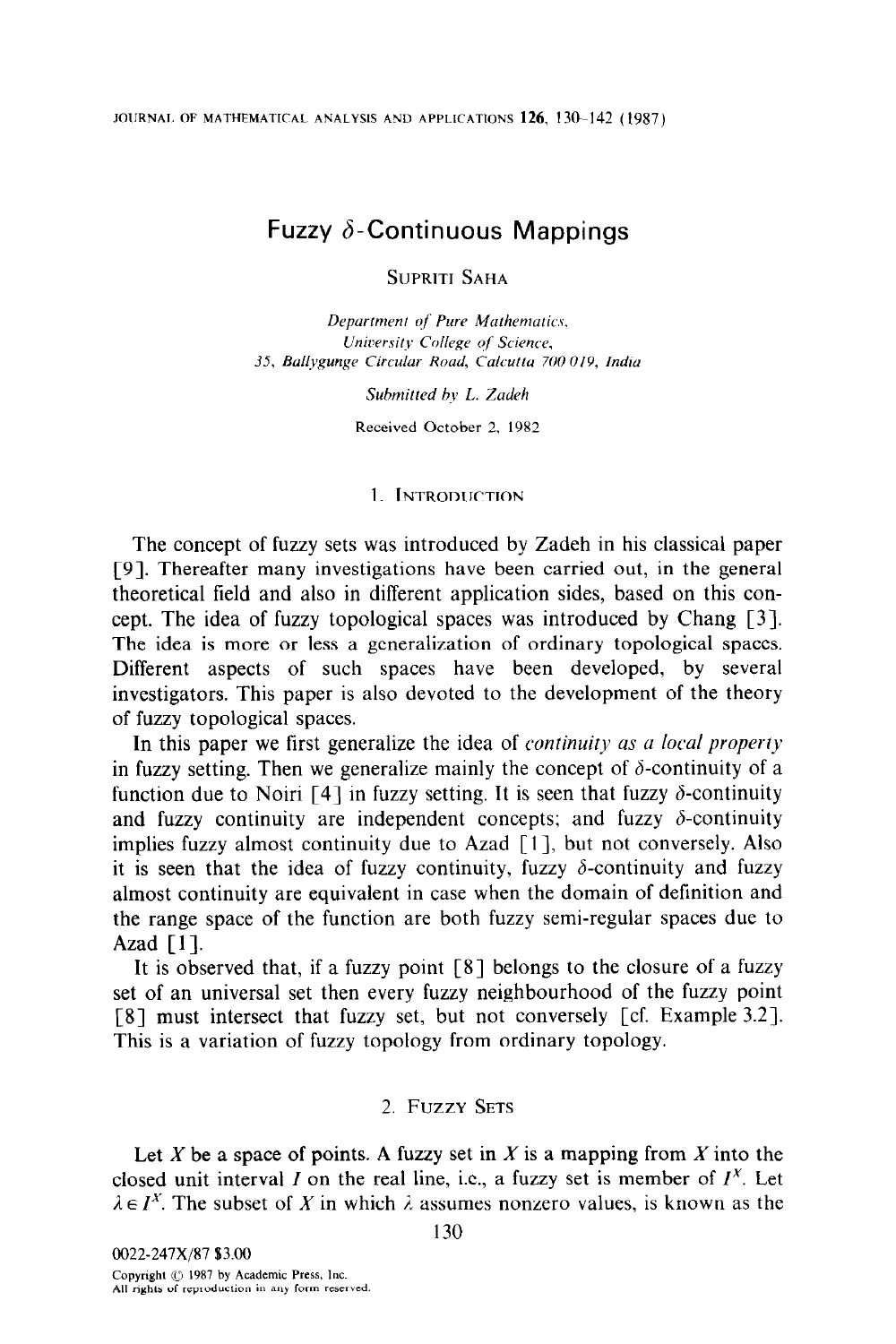support of  $\lambda$ . Ordinary subsets of X are those members of  $I^X$  which take values only 0 and 1. The null fuzzy set 0 is the mapping from  $X$  into  $I$ which assumes only the value 0 and the set  $X$  is denoted by the mapping 1 from X into I, which takes the value 1 only (cf. [9]).

DEFINITION 2.1. A fuzzy set  $\lambda$  in X is said to be countable iff the support of  $\lambda$  is countable (provided X is infinite) in X.

The complement  $\lambda'$  of a fuzzy set  $\lambda$  is also a member of  $I^X$ , defined by  $\lambda'(x) = 1 - \lambda(x)$  (x \ie X) (cf. [9]). A member  $\lambda$  of  $I^x$  is contained in a member  $\mu$  of  $I^X$ , denoted  $\lambda \leq \mu$ , iff  $\lambda(x) \leq \mu(x)$  (x \ife X) (cf. [9]). Let  $\{\lambda_i : i \in \mathcal{A}\}\$ (an indexing set) be a family of fuzzy subsets of X. Then their union and intersection (denoted respectively as  $\bigcup \lambda_i$  and  $\bigcap \lambda_i$ ) are defined, respectively, as

$$
\left\{\bigcup \lambda_i(x) = \sup_{i \in \mathcal{A}} \lambda_i(x) \right\}
$$
  

$$
\left(\bigcap \lambda_i(x) = \inf_{i \in \mathcal{A}} \lambda_i(x) \right\}
$$
  $(x \in X)$ 

(cf. [9]). Let  $\lambda, \mu \in I^X$ , then  $(\lambda \cap \mu)' = \lambda' \cup \mu'$  and  $(\lambda \cup \mu)' = \lambda' \cap \mu'$  (cf. [9]). Two fuzzy sets  $\lambda$  and  $\mu$  intersect each other iff min( $\lambda(x)$ ,  $\mu(x)$ )  $\neq 0$  for at least one  $x \in X$ . If X and Y are two sets of points and if  $\lambda$  and  $\mu$  are fuzzy subsets of X and Y, respectively, then  $\lambda \times \mu$  (the cartesian product of two fuzzy sets) is a fuzzy set of  $X \times Y$  defined by,

$$
\lambda \times \mu(x, y) = \min(\lambda(x), \mu(y)), \qquad [(x, y) \in X \times Y]
$$

(cf. [9]).

A fuzzy point  $p$  in  $X$  is a fuzzy set in  $X$  defined by,

$$
p(x) = y(y \in (0, 1)) \qquad \text{for } x = x_p
$$
  
= 0 \qquad \text{otherwise } (x \in X)

 $x<sub>p</sub>$  and y are, respectively, the support and the value of p (cf. [8]). A fuzzy point p is said to belong to a fuzzy set  $\lambda$  of X iff,  $p(x_p) < \lambda(x_p)$  and  $p(x) \le$  $\lambda(x)$  if  $x \neq x_p$  ( $x \in X$ ). In this case we shall use the notation  $p \in \lambda$  (cf. [6]).

RESULT 2.1 (cf. [6, Theorem 2.2]). A fuzzy set  $\lambda$  in X is the union of all its fuzzy points.

Let  $f: X \to Y$  be a mapping. If  $\lambda$  is a fuzzy set in X, then  $f(\lambda)$  is a fuzzy set in Y defined by,

$$
f(\lambda)(y) = \sup_{z \in f^{-1}(y)} \lambda(z) \quad \text{if } f^{-1}(y) \neq \emptyset
$$
  
= 0 \quad \text{otherwise } (y \in Y)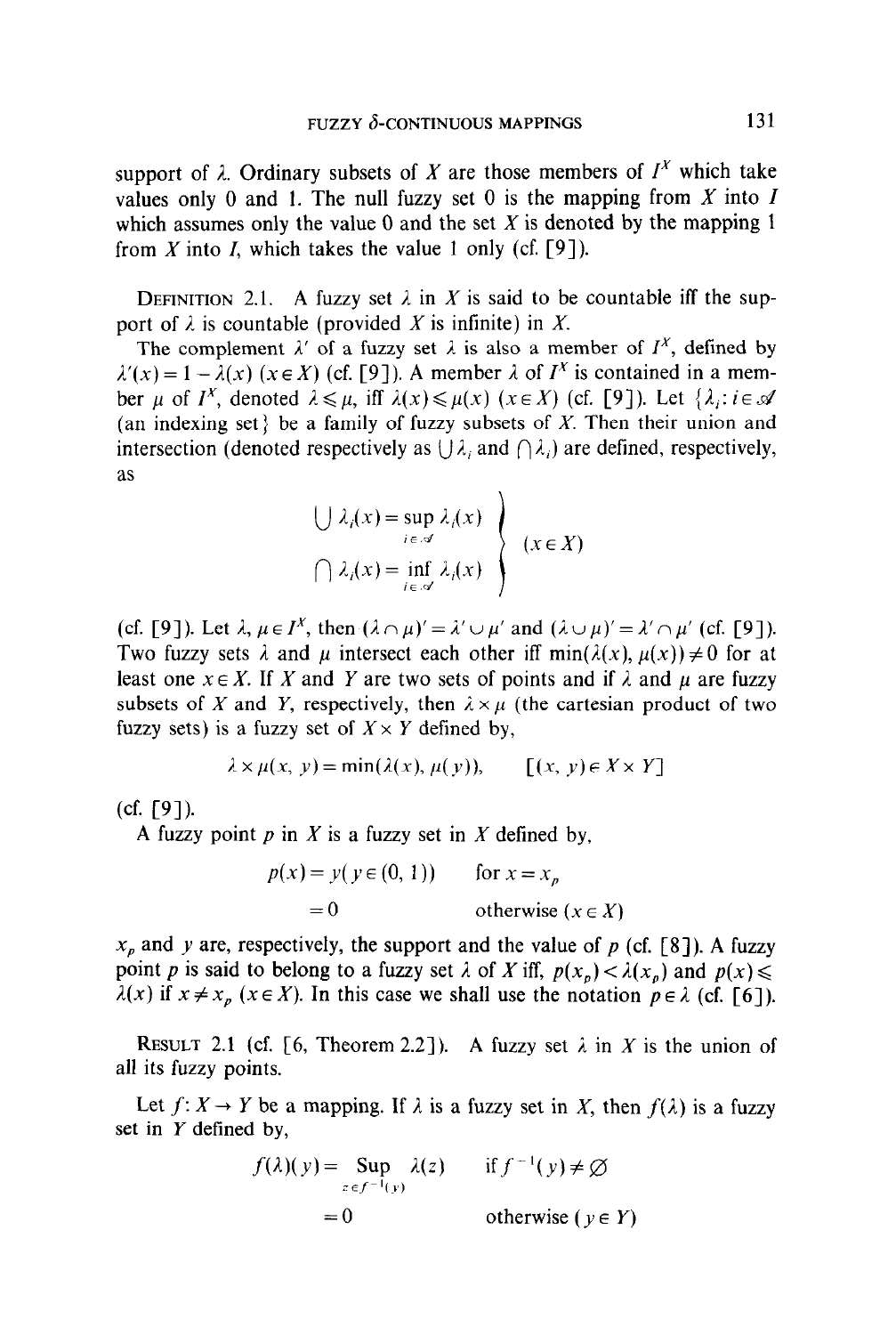(cf. [9]). If p is a fuzzy point in X, then  $f(p)$  is also a fuzzy point in Y defined by,  $f(p)(y_p) = \sup_{z \in f^{-1}(y_p)} p(z) = a$  (where  $y_p = f(x_p)$  and  $f(p)(y) = 0$ , for  $y \neq y_p$ , and a is the value of P). If  $\mu$  is a fuzzy set in Y, then  $f^{-1}(\mu)$  is a fuzzy set in X defined by,  $f^{-1}(\mu)(x) = \mu(f(x))$ ,  $(x \in X)$  (cf. [9]). If  $f_1: X_1 \to Y_1$  and  $f_2: X_2 \to Y_2$  are two mappings, then the product  $f_1 \times f_2$  of  $f_1$  and  $f_2$  is a mapping from  $X_1 \times X_2$  into  $Y_1 \times Y_2$  defined by  $f_1 \times f_2(x_1, x_2) = (f_1(x_1), f_2(x_2))$   $[(x_1, x_2) \in X_1 \times X_2]$ .

## 3. FUZZY TOPOLOGICAL SPACES

Let X be a space of points. A family  $\tau X$  of fuzzy subsets of X is called a fuzzy topology on X if (i) 0 and 1 belong to  $\tau X$ , (ii) intersection of any two members of  $\tau X$  is also a member of  $\tau X$ , and (iii) union of any collection of members of  $\tau X$  is in  $\tau X$  (cf. [3])  $(X, \tau X)$  is called a fuzzy topological space (fts). Members of  $\tau X$  are defined as open fuzzy subsets of X. Complement of any open fuzzy subset is defined as a closed fuzzy subset of  $X$ .

EXAMPLE 3.1. Let X be a noncountable set of points and let  $\tau X$  consists of 0 and 1 and all those members of  $X$  whose complements in  $X$  are countable fuzzy subsets of X. Then it is easy to see that  $\tau X$  forms a fuzzy topology on  $X$  and we call this as fuzzy topology of countable complements.

The closure Cl  $\lambda$  and the interior Int  $\lambda$  of a fuzzy set  $\lambda$  of X are defined respectively as, Cl  $\lambda = \text{Inf}\{\mu : \mu \geq \lambda, \mu' \in \tau X\},\$ 

$$
\text{Int } \lambda = \sup \{ \mu : \mu \leq \lambda, \mu \in \tau X \}.
$$

A fuzzy set  $\lambda$  in a fts X is called fuzzy regularly open if  $\lambda = Int(Cl \lambda)$  and  $\lambda$  is called fuzzy regularly closed if  $\lambda = \text{Cl}(\text{Int }\lambda)$  (cf. [1]).

A fuzzy set  $\lambda$  of a fts X is fuzzy regularly open iff its complement in X is fuzzy regularly closed (cf.  $\lceil 1 \rceil$ ).

A subfamily B of  $\tau X$  in a fts  $(X, \tau X)$  is called a base for  $\tau X$  if each member of  $\tau X$  is the union of some members belonging to B. A subfamily S of  $\tau X$  is called a subbase of  $\tau X$  if the collection of all finite intersections of members of S forms a base for  $\tau X$ .

A fuzzy topological space  $(X, \tau X)$  is called a fuzzy semi-regular space iff the collection of all fuzzy regular open sets of  $X$  forms a base for fuzzy topology  $\tau X$  (cf. [1]).

A fuzzy set  $\lambda$  in a fts  $(X, \tau X)$  is a neighbourhood (or nbd in short) of a fuzzy set  $\mu$  iff there is a member  $v \in \tau X$  such that  $\mu \leq v \leq \lambda$  (cf. [3]).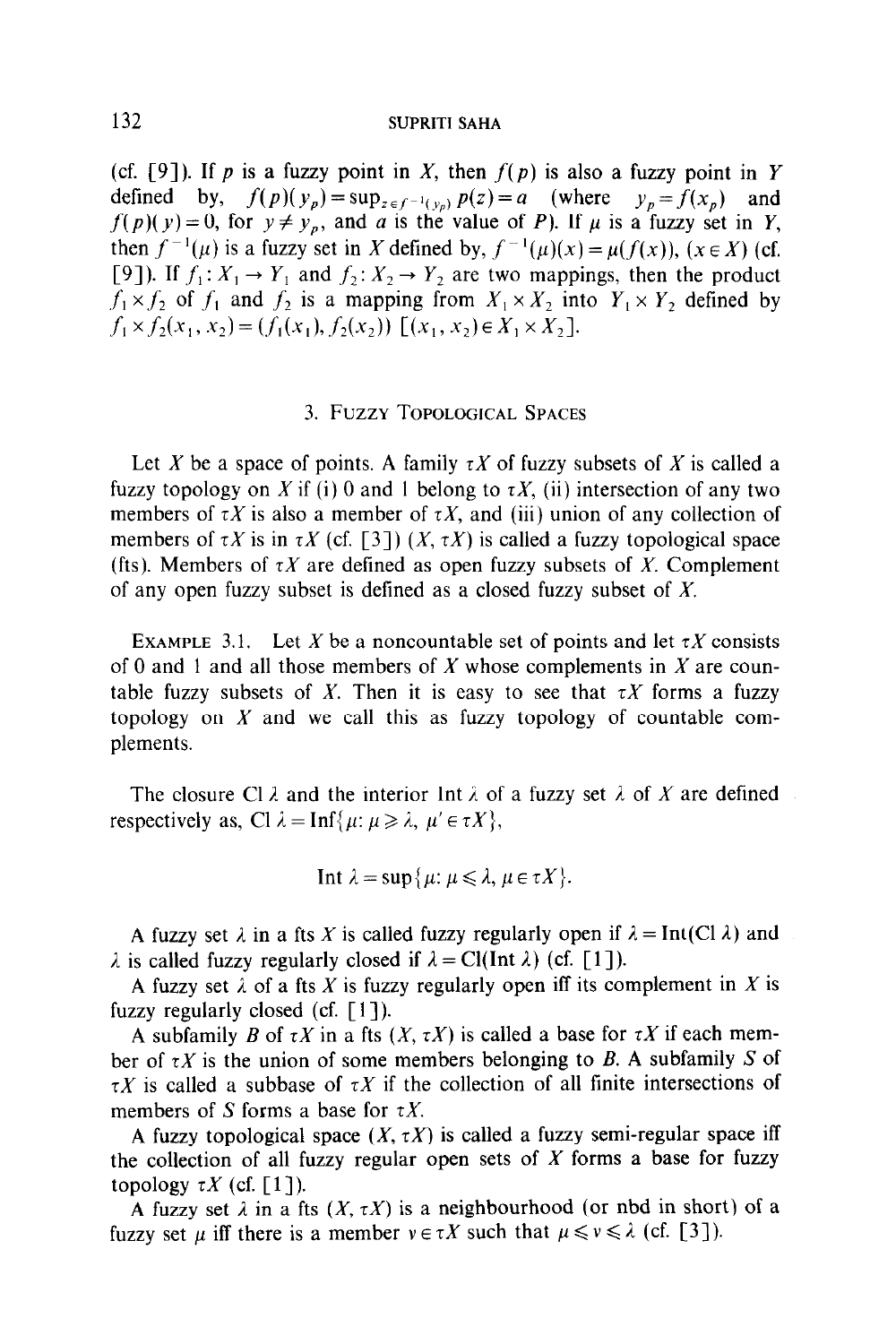Let p be a fuzzy point in a fts  $(X, \tau X)$ . A fuzzy set  $\lambda$  is called a fuzzy nbd of p iff there is a member  $v \in \tau X$  such that  $p \in v \leq \lambda$ . If  $\lambda \in \tau X$ , it is called a fuzzy open nbd of p in  $(X, \tau X)$  (cf. [6]).

## FUZZY CONTINUITY

DEFINITION. Let f be a mapping from a fts  $(X, \tau X)$  into a fts  $(Y, \tau Y)$ , f is said to be fuzzy continuous iff the inverse image of any fuzzy set is a member of  $\tau X$  (cf. [3]).

RESULT 3.1. A mapping f from a fts  $(X, \tau X)$  into a fts  $(Y, \tau Y)$  is fuzzy continuous *iff* for each fuzzy point  $p$  in  $X$  and each fuzzy neighbourhood (nbd)  $\lambda$  of  $f(p)$  in  $(Y, \tau Y)$ , there is a fuzzy nbd  $\mu$  of p in  $(X, \tau X)$  such that  $f(\mu)\leq \lambda$ .

*Proof.* Let f be fuzzy continuous. Let p be a fuzzy point in X and  $\lambda$  be a fuzzy nbd of  $f(p)$  in Y. There is a member v of  $\tau Y$  such that  $f(p) \in v \le \lambda$ . and so,  $p \in f^{-1}(v) \leq f^{-1}(\lambda)$  (it can be seen easily) f is fuzzy continuous,  $v \in \tau Y$  implies  $f^{-1}(v) \in \tau X$  and so  $\mu = f^{-1}(\lambda)$  is a fuzzy nbd of p in X and  $f(\mu)=f(f^{-1}(\lambda))\leq \lambda$  (cf. [3]).

Conversely, let the given condition hold for f. Let  $\lambda \in \tau Y$  and p be any fuzzy point in  $f^{-1}(\lambda)$ . Then  $f(p) \in f(f^{-1}(\lambda)) \leq \lambda$ . [If  $p \in \lambda$ , then  $f(p) \in f(\lambda)$   $(\lambda \in I^x)$ . In fact let  $f(x_p) = y_p$  and  $p(x_p) = a(\epsilon(0, 1))$  $p \in \lambda \Rightarrow p(x_p) < \lambda(x_p)$ . Now,

$$
f(p)(y_p) = \sup_{z \in f^{-1}(y_p)} p(z) = a
$$
  
=  $p(x_p) < \lambda(x_p) \le \sup_{z \in f^{-1}(y_p)} \lambda(z) = f(\lambda)(y_p)$ .

By hypothesis there is a fuzzy nbd  $\mu$  of p such that  $f(\mu) \leq \lambda$ , i.e.,  $\mu \leq f^{-1}(f(\mu)) \leq f^{-1}(\lambda)$  (cf. [3]). So,  $p \in \mu \leq f^{-1}(\lambda)$ . As  $\mu$  is a fuzzy nbd of p there is a member v of  $\tau X$  such that  $p \in v \leq \mu$ . So,  $p \in v \leq f^{-1}(\lambda)$ . Taking union of all such relations as p runs over  $f^{-1}(\lambda)$ , we obtain

$$
f^{-1}(\lambda) = \bigcup \{ p : p \text{ is a fuzzy point of } f^{-1}(\lambda) \} \le \bigcup \{ v \} \le f^{-1}(\lambda).
$$

So,  $f^{-1}(\lambda) = \bigcup \{v\} \in \tau X$ . Hence f is fuzzy continuous.

Fuzzy continuity as a local property.

DEFINITION 3.1. A function f from a fts  $(X, \tau X)$  into a fts  $(Y, \tau Y)$  is said to be fuzzy continuous at a fuzzy point  $p$  in  $X$  if corresponding to any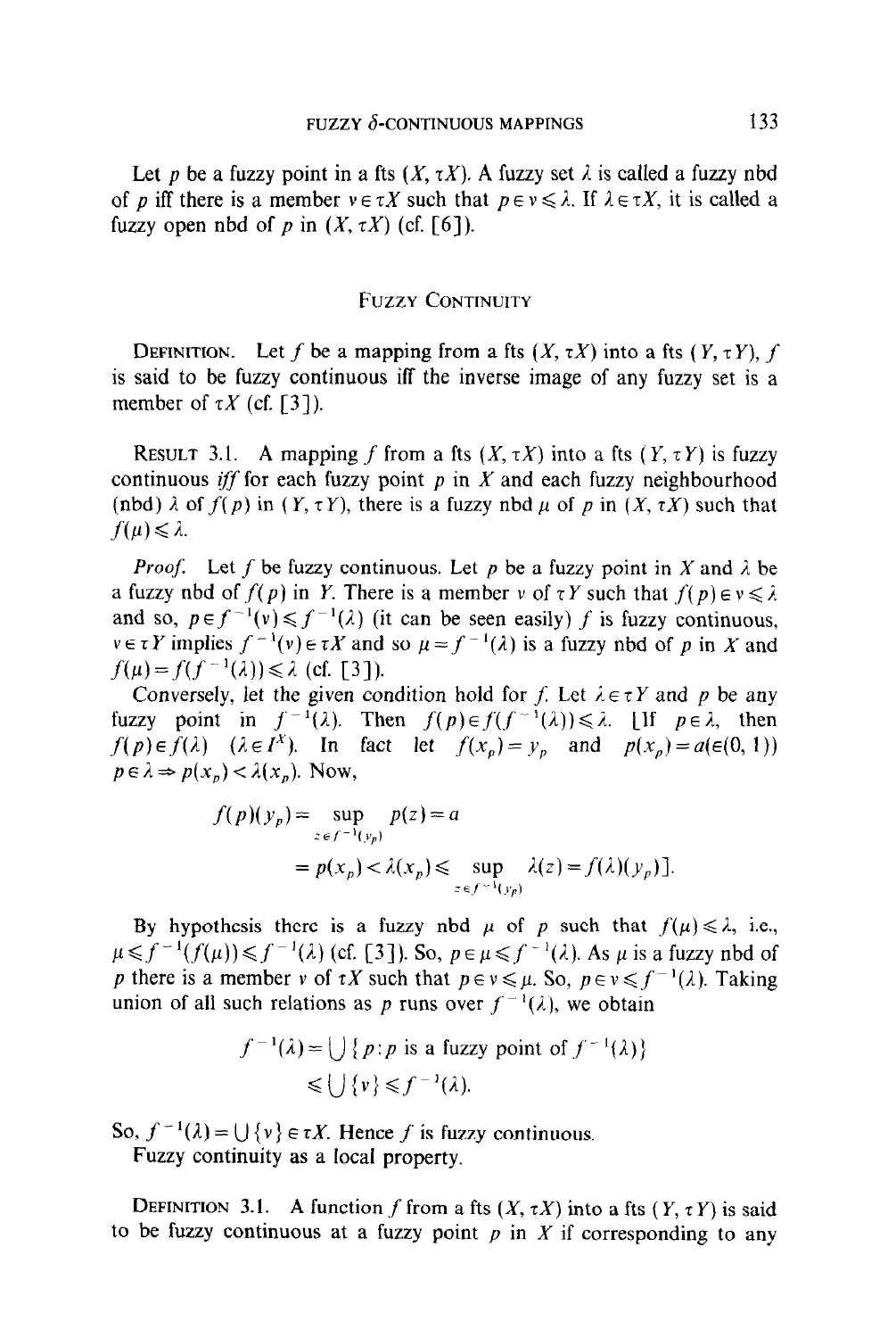fuzzy nbd  $\lambda$  of  $f(p)$  in  $(Y, \tau Y)$ , there is a fuzzy nbd  $\mu$  of p in  $(X, \tau X)$  such that  $f(\mu) \leq \lambda$ .

RESULT 3.2. A mapping f from a fts  $(X, \tau X)$  into a fts  $(Y, \tau Y)$  is fuzzy continuous iff  $f$  is fuzzy continuous at every fuzzy point  $p$  in  $X$ .

*Proof.* Follows directly from Result 3.1 and the fact that a fuzzy set is the union of all its fuzzy points.

RESULT 3.3. If a fuzzy point p in a fts  $(X, \tau X)$  belongs to the closure of a fuzzy set  $\lambda$  in X, then every fuzzy nbd of p intersects  $\lambda$ .

*Proof.* Let  $p \in Cl \lambda$ . If  $p \in \lambda$  then every fuzzy nbd of p intersects  $\lambda$ . Let  $p \notin \lambda$ . Let  $\mu$  be an open fuzzy nbd of p. If possible, let  $\lambda \cap \mu = 0$ . Let support of  $\mu$  be  $F$  ( $\subseteq x$ ). Then  $F \cap$  support of  $\lambda = \phi$ . Let us define a fuzzy set v in X as follows:

$$
v(x) = \begin{cases} 0 & \text{for those values } x \text{ of } F \text{ for which } \mu(x) = 1 \\ \text{Cl } \lambda(x) & \text{for } x \notin F \\ \min(\text{Cl}(x), 1 - \mu(x)) & \text{for those values } x \text{ of } F \text{ for which } \mu(x) < 1. \end{cases}
$$

Then obviously  $\lambda \leq v$ . But  $v = \text{Cl } \lambda \cap \mu$  is a closed set and  $v < \text{Cl}(\lambda)$ , which implies a contradiction. So  $\mu \cap \lambda \neq 0$  must hold.

Unfortunately, the converse of the above result is not true.

EXAMPLE 3.2. Let  $\mu_1, \mu_2$ , and  $\mu_3$  be fuzzy sets of I defined as

$$
\mu_1(x) = \begin{cases}\n0 & 0 \le x \le \frac{1}{2}, \\
2x - 1 & \frac{1}{2} \le x \le 1\n\end{cases}
$$
\n
$$
\mu_2(x) = \begin{cases}\n1 & 0 \le x \le \frac{1}{4} \\
-4x + 2 & \frac{1}{4} \le x \le \frac{1}{2} \\
0 & \frac{1}{2} \le x \le 1;\n\end{cases}
$$

and

$$
\mu_3(x) = \begin{cases} 0 & 0 \leq x \leq \frac{1}{4} \\ (4x - 1) & \frac{1}{4} \leq x \leq 1. \end{cases}
$$

Then  $\tau = \{0, \mu_1, \mu_2, \mu_1 \cup \mu_2, 1 \}$  is a fuzzy topology on I ) cf. [1, Example 4.5]). It is easy to observe that Cl  $\mu_3 = \mu'_2$ . Let p be a fuzzy point in I defined by  $p(x) = \frac{1}{4}$  for  $x = \frac{1}{5}$  and  $p(x) = 0$  for  $x \neq \frac{1}{5}$  ( $x \in I$ ). Then  $p \notin Cl \mu_3$ .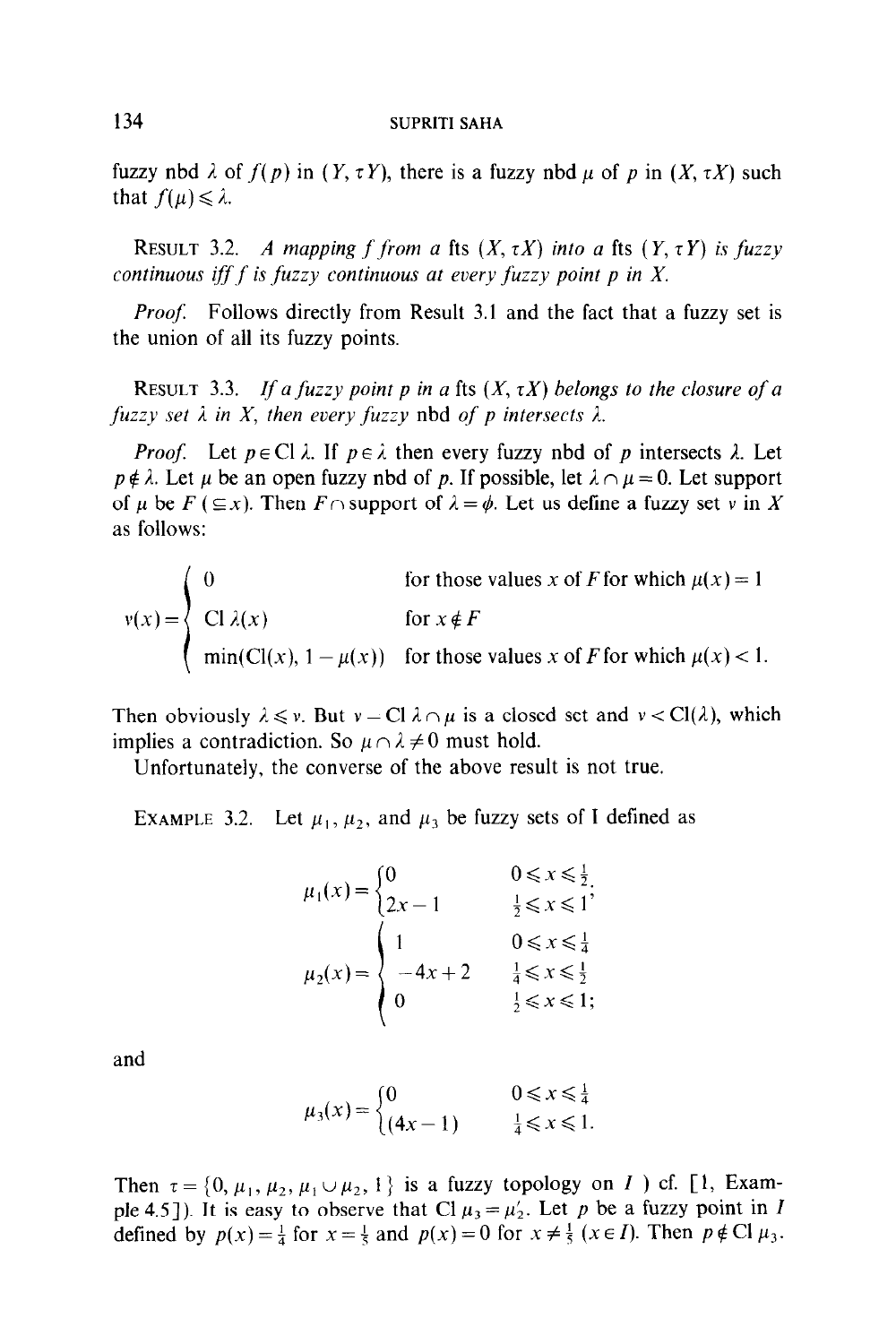But any fuzzy nbd  $\lambda$  of p must satisfy one of the relations (i)  $p \in \mu_2 \le \lambda$ , (ii)  $p \in \mu_1 \cup \mu_2 \leq \lambda$ , and (iii)  $p \in 1 \leq \lambda$  (in this case  $\lambda = 1$ ). But  $\mu_2 \cap \mu_3 \neq 0$ ,

$$
\mu_3 \cap (\mu_2 \cup \mu_1) \neq 0
$$
 and  $\mu_3 \cap 1 \neq 0$ .

So, every fuzzy nbd of p intersects  $\mu_3$ .

DEFINITION 3.2. A fuzzy point p of a fuzzy set  $\lambda$  in a fts X is said to be a cluster point of  $\lambda$  if every fuzzy nbd containing a fuzzy point having same support as p has non-null intersection with  $\lambda$ .

By Result 3.3 it is clear that every fuzzy point of the closure of a fuzzy set in a fts is a cluster point of the set.

PRODUCT FUZZY TOLOPOGY. Let  $(X_1, \tau X_1)$  and  $(X_2, \tau X_2)$  be two fuzzy topological spaces. Let  $X = X_1 \times X_2$  be the cartesian product of  $X_1$  and  $X_2$ and  $p_i$  be the projection of X into  $X_i$ . The product fuzzy space of  $X_i$  and  $X_2$ is a set  $X$  ( $X = X_1 \times X_2$ ) equipped with the fuzzy topology generated by the family  $\{p_1^{-1} \times \mu_x, p_2^{-1}(\lambda_\beta): \mu_x \in \tau X_1 \text{ and } \lambda_\beta \in \tau X_2\}$  (cf. [7]). The family  $B = \{\mu_\alpha \times \lambda_\beta : \mu_\alpha \in \tau X_1 \text{ and } \lambda_\beta \in \tau X_2\}$  forms a base for the product topology  $\tau X$  on X (cf. [1]).

The following result is due to Azad.

RESULT. If  $\lambda$  is a fuzzy set in a fts X and  $\mu$  is a fuzzy set in a fts Y, then Cl  $\lambda \times$  Cl  $\mu \ge Cl(\lambda \times \mu)$  and Int  $\lambda \times$  Int  $\mu \le Int(\lambda \times \mu)$ .

DEFINITION. A fuzzy space X is product related to another fuzzy space Y if for any fuzzy set v of X and  $\delta$  of Y whenever  $\lambda' \geq v$  and  $\mu' \geq \delta$  implies  $\lambda' \times 1 \cup 1 \times \mu' \geq v \times \delta$ , where  $\lambda \in \tau X$  and  $\mu \in \tau Y$  there exists  $\lambda_1 \in \tau X$  and  $\mu_1 \in \tau Y$  such that  $\lambda'_1 \geq v$  or  $\mu'_1 \geq \delta$  and  $\lambda'_1 \times 1 \cup 1 \times \mu'_1 = \lambda' \times 1 \cup 1 \times \mu'$  (cf.  $[1]$ ).

The following result is due to Azad.

**RESULT.** If X and Y are fuzzy topological spaces such that X is product related to Y, then for a fuzzy set  $\lambda$  of X and a fuzzy set  $\mu$  of Y,

- (a)  $Cl(\lambda \times \mu) = Cl(\lambda \times Cl(\mu)$  and
- (b) Int( $\lambda \times \mu$ ) = Int  $\lambda \times$  Int  $\mu$ .

## 4. FUZZY  $\delta$ -CONTINUOUS MAPPING

**DEFINITION** 4.1. A fuzzy point p is a fuzzy  $\delta$ -cluster point of a fuzzy set  $\lambda$  in a fts X iff every fuzzy regularly open set containing a fuzzy point q (having same support as  $p$ ) has non-null intersection with  $\lambda$ .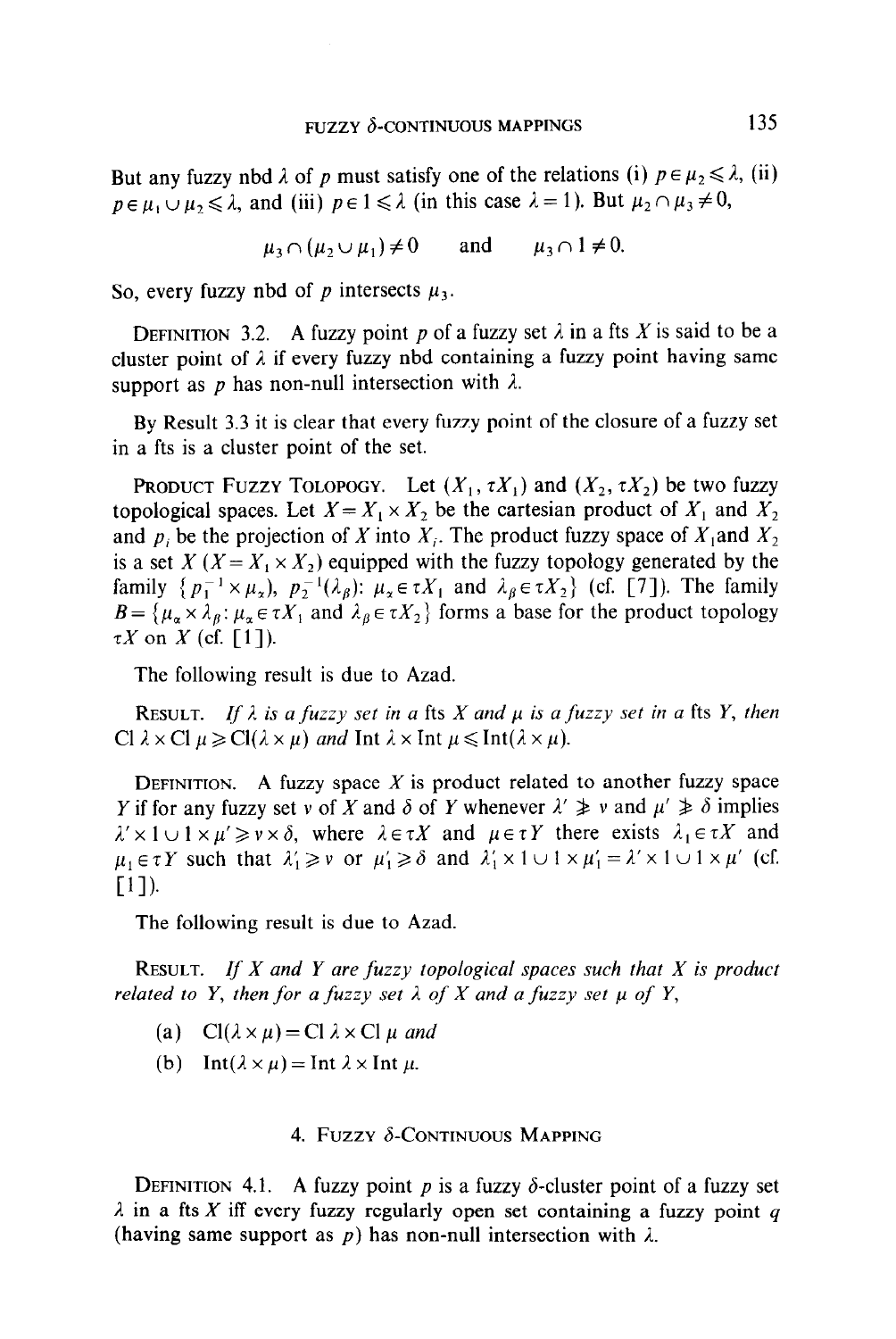DEFINITION 4.2. Let  $\lambda$  be a fuzzy subset of a fts X. Let  $\mu$  be a fuzzy subset of  $X$  satisfying the following conditions;

(a) every fuzzy point p in  $\mu$  is a fuzzy  $\delta$ -cluster point of  $\lambda$ ,

(b) if v is a fuzzy set of X such that  $\mu \leq v$ , then there is a fuzzy point p in v which is not a  $\delta$ -cluster point of  $\lambda$  (it is clear that support of  $\mu$  is a proper subset of the support of  $v \in X$  in this case).

Any fuzzy subset of X having same support as  $\mu$  is defined to be a  $\delta$ closure of  $\lambda$ .

We denote a  $\delta$ -closure of a fuzzy set  $\lambda$  in a fts by  $[\lambda]_{\delta}$ . Thus a property related with the notation  $[\lambda]_{\delta}$ , will always imply that the property holds for all  $\delta$ -closures of  $\lambda$ .

DEFINITION 4.3. A fuzzy set  $\lambda$  of a fts X is said to be fuzzy  $\delta$ -closed if  $\lambda$ is equal to one of its  $\delta$ -closures. Complement of a fuzzy  $\delta$ -closed set is said to be fuzzy  $\delta$ -open.

*Note.*  $\delta$ -closure of a fuzzy set in a fts is not unique. However, it is unique up to its support. Any fuzzy regularly open set of a fts  $X$  is a fuzzy open set of  $X$ . Therefore, the set of all fuzzy regularly open sets is subset of the set of all fuzzy open sets of a fts. So, if a fuzzy point  $p$  of a fuzzy set  $\lambda$  in a fts X is a fuzzy cluster point of  $\lambda$  then p is also a fuzzy  $\delta$ -cluster point of  $\lambda$ .

A fuzzy regularly closed set is not always a fuzzy  $\delta$ -closed set. For example, consider  $\mu_1$  and  $\mu_2$  as in Example 3.2 and the fuzzy topology  $\tau = \{0, \mu_1, \mu_2, \mu_1 \cup \mu_2, 1\}$  on *I*. Then  $\mu_1$  and  $\mu_2$  are fuzzy regularly open sets (cf. [1, Example 4.5]). Therefore  $\mu'_1$  and  $\mu'_2$  are fuzzy regularly closed set. Again  $\mu'_1 \cap \mu_2 \neq 0$  and  $\mu'_1 \cap \mu_1 \neq 0$ . By easy calculation one can observe that  $\delta$ -closures of the fuzzy regularly closed set  $\mu'_1$  are the whole set I and all the fuzzy sets of  $I$  having same supports as  $I$ .

DEFINITION 4.4. A mapping f from a fts X into a fts Y is said to be fuzzy  $\delta$ -continuous at a fuzzy point p in X, if for each fuzzy open nbd  $\lambda$  of  $f(p)$ , there exists an open fuzzy nbd  $\mu$  of p such that  $f(\text{Int}(Cl \mu)) \leq$ Int(Cl $\lambda$ ).

THEOREM 4.1. Let f be a mapping from a fts  $(X, \tau X)$  into a fts  $(Y, \tau Y)$ . Then the following two conditions are equivalent

(a) f is fuzzy  $\delta$ -continuous,

(b) for each fuzzy point p in X and each fuzzy regular open set  $\lambda$  containing  $f(p)$ , there exists a fuzzy regular open set  $\mu$  containing p such that  $f(\mu) \leq \lambda$ .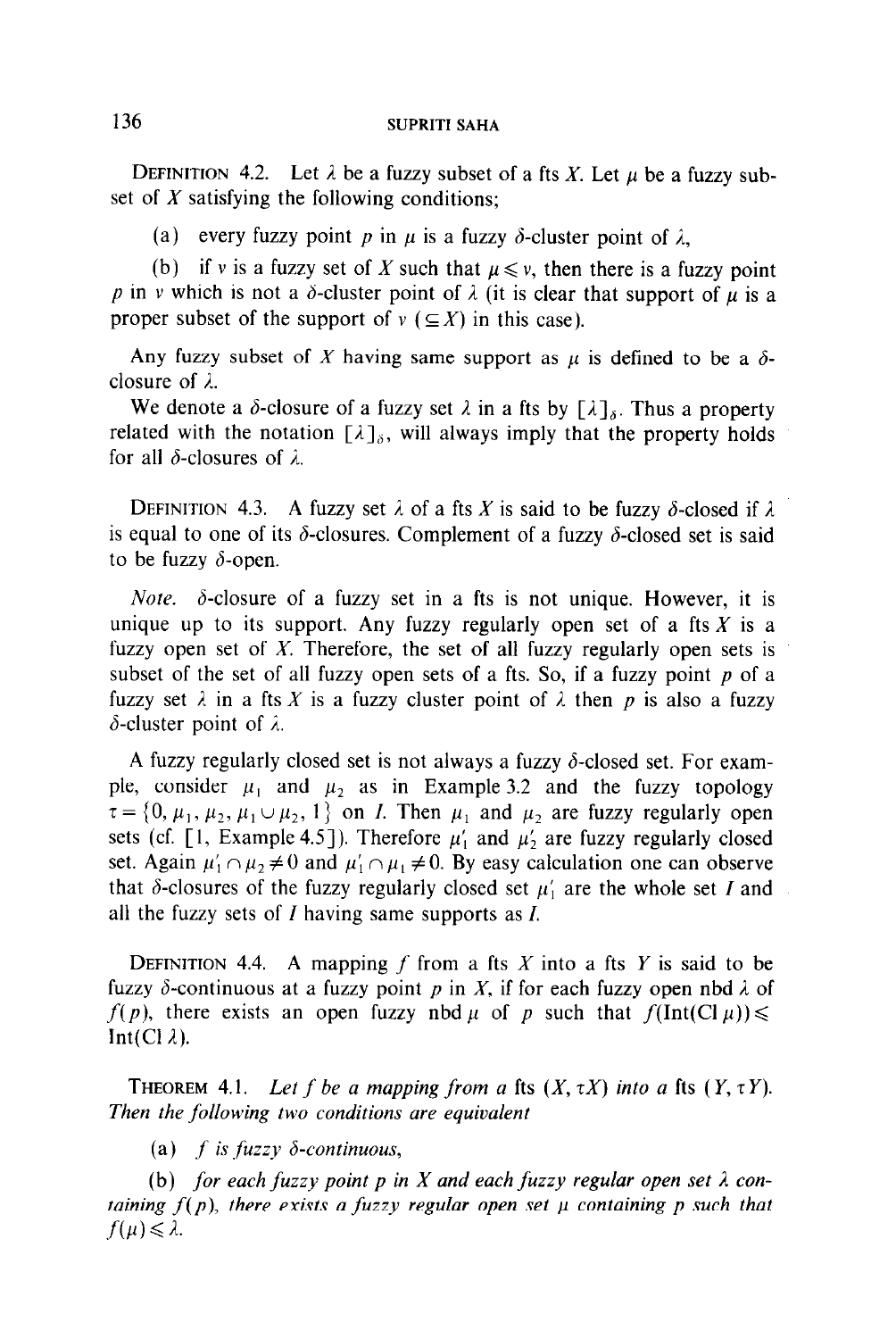*Proof.* (a)  $\Rightarrow$  (b) Let p be a fuzzy point in X and  $\lambda$  be a fuzy regularly open set containing  $f(p)$ . Since every fuzzy regularly open set is a fuzzy open set, it follows from (a) that there exists a fuzzy open nbd  $\mu_1$  of p such that,  $f(\text{Int}(Cl \mu_1)) \leq \text{Int}(Cl \lambda) = \lambda$ . Taking  $\text{Int}(Cl \mu_1) = \mu$  (being a fuzzy regularly open set containing  $p$ ). We obtain (b).

(b)  $\Rightarrow$  (a) Let p be a fuzzy point of X and  $\lambda$  be a fuzzy open nbd containing  $f(p)$ . Then Int(Cl  $\lambda$ ) is a fuzzy regular open set containing  $f(p)$  $(\lambda \leq Int(C|\lambda))$ . By (b), there is a fuzzy regularly open set  $\mu$  containing p such that  $f(\mu) \leq \text{Int}(C_1 \lambda)$  (i.e., since a fuzzy regular open set is a fuzzy open set and Int(Cl  $\mu$ ) there is a fuzzy open set  $\mu$  containing p such that  $f(\text{Int}(\text{Cl }\mu)) \leq \text{Int}(\text{Cl }\lambda)).$ 

**THEOREM 4.2.** Let f be a surjection from a fts  $(X, \tau X)$  onto a fts  $(Y, \tau Y)$ . Then the following implications hold.

(a) 
$$
f
$$
 is fuzzy  $\delta$ -continuous  
\n $\Rightarrow$  (b)  $f([\lambda]_{\delta}) \le [f(\lambda)]_{\delta}$  for every fuzzy set  $\lambda$  in  $X$ .  
\n $\Rightarrow$  (c)  $[f^{-1}(\mu)]_{\delta} \le f^{-1}([\mu]_{\delta})$  for every fuzzy set  $\mu$  in  $Y$ .  
\n $\Rightarrow$  (d) for every fuzzy  $\delta$ -closed set  $\mu$  in  $Y$ ,  $f^{-1}(\mu)$  is fuzzy  $\delta$ -closed in  $X$ .  
\n $\Rightarrow$  (e) for every fuzzy  $\delta$ -open set  $\mu$  in  $Y$ ,  $f^{-1}(\mu)$  is fuzzy  $\delta$ -open  
in  $X$ .

*Proof.* (a)  $\Rightarrow$  (b) Let p be a fuzzy point in Y such that  $p \in f([\lambda]_{\delta})$ . Then  $p = f(q)$ , where  $q \in [\lambda]_{{\delta}}$ . [Let  $f: X \to Y$  be a map and A be a fuzzy subset of X. Let q be a fuzzy point of  $f(A)$  defined by  $g(y) = a$  for  $y = y_a$  $(a \in (0, 1))$  and

$$
q(y) = 0 \qquad \text{for} \quad y \neq y_a \quad (y \in Y).
$$

Then

$$
a = q(y_q) < f(A)(y_q) = \sup_{z \in f^{-1}(y_q)} A(z).
$$

Choose  $\varepsilon > 0$  so small that  $a < \sup_{z \in f^{-1}(y_a)} A(z) - \varepsilon$ . But there is a  $z_1 \in f^{-1}(y)_q$ ) such that

$$
(a<)\sup_{z\in f^{-1}(y_q)}A(z)-\varepsilon < A(z_1).
$$

Let us define a fuzzy point p in X such that  $p(x) = a$  for  $x = z<sub>1</sub>$  and  $p(x)=0$  for  $x \neq z_1$  ( $x \in X$ ). Then  $p \in A$  and  $f(p)(y)=\sup_{z \in f^{-1}(y)} p(z)$ , if  $f^{-1}(y)$  is non-void

$$
= 0
$$
 otherwise,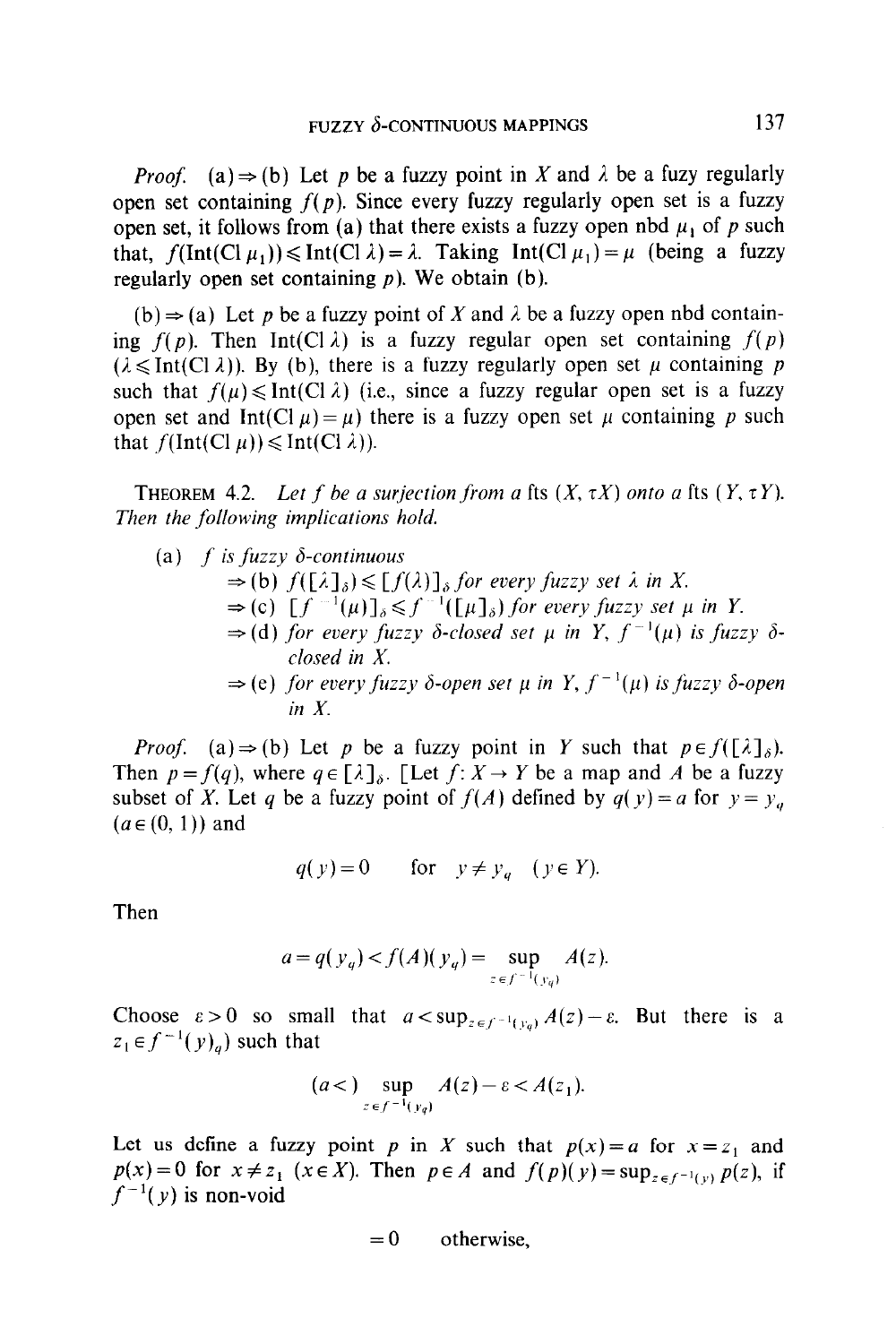so that  $f(p)(y) = a$  for  $y = y_q$  and  $f(p)(y) = 0$  for  $y \neq y_q$  ( $y \in Y$ ). Therefore,  $f(p) = q$ ].

Let v be a fuzzy regularly open set containing  $p$ . Then there is a fuzzy regular open set  $\mu$  containing q such that  $f(\mu) \leq \nu$  (by Theorem 4.1).  $q \in [\lambda]_s \Rightarrow \mu \cap \lambda \neq 0$ , i.e.,  $f(\mu \cap \lambda) \neq 0$ . But  $f(\mu \cap \lambda) = f(\mu) \cap f(\lambda) \neq 0$  (cf.  $\lceil 1 \rceil$ ) and

$$
f(\mu) \leq v \Rightarrow v \cap f(\lambda) \neq 0 \Rightarrow p \in [f(\lambda)]_{\delta}.
$$

(b)  $\Rightarrow$  (c)  $f^{-1}(\mu)$  is a fuzzy set in X for every fuzzy set  $\mu$  in Y. By (b),  $f([f^{-1}(\mu)]_{\delta}) \leq [f(f^{-1}(\mu))]_{\delta}$ , so that  $f([f^{-1}(\mu)]_{\delta}) \leq [\mu]_{\delta}$ . [f being a surjection,  $f^{-1}(y)$  is not empty for all  $y \in Y$ . Then,

$$
f(f^{-1}(\mu))(y) = \sup_{z \in f^{-1}(y)} \{f^{-1}(\mu)(z)\} = \sup_{z \in f^{-1}(y)} \{\mu(f(z))\}
$$

$$
= \mu(y) \quad \text{for} \quad y \in Y
$$

Thus  $\lceil f^{-1}(\mu)\rceil_{\delta} \leq f^{-1}(\lceil \mu \rceil_{\delta}).$ 

(c)  $\Rightarrow$  (d). Let  $\mu$  be a fuzzy  $\delta$ -closed set in Y. Then  $[\mu]_{\delta} = \mu$ .  $(c) \Rightarrow [f^{-1}(\mu)]_{\delta} \leq f^{-1}([\mu])_{\delta} = f^{-1}(\mu)$ . So,  $f^{-1}(\mu)$  is fuzzy  $\delta$ -closed set in  $X$ .

(d)  $\Rightarrow$  (e) Let  $\mu$  be a fuzzy  $\delta$ -open set in Y. Then  $\mu'$  is fuzzy  $\delta$ -closed set in Y. (d)  $\Rightarrow$  f<sup>-1</sup>(u') is fuzzy  $\delta$ -closed set in X. But  $f^{-1}(\mu') = (f^{-1}(\mu))'$  (cf. [3]) so  $f^{-1}(\mu)$  is fuzzy  $\delta$ -open in X.

THEOREM 4.3. If f is a mapping from a fts  $(X, \tau X)$  into a fts  $(Y, \tau Y)$  and g is a mapping from Y into a fts  $(Z, \tau Z)$ , then so is  $g \circ f$ .

Proof. Straightforward.

The following is an example of a fuzzy  $\delta$ -continuous mapping that is not fuzzy continuous.

EXAMPLE 4.1. Let  $\{I_{\alpha}:\alpha \in A\}$  be the usual interval base of the relative topology on  $[0, 1]$  induced by the set of reals R. We define a fuzzy topology  $\tau_1$  on [0, 1] generated by the base consisting of 0, 1 and  $\{I_{\alpha\beta}: \alpha \in A, \beta \in (0, 1)\}\,$ , where

> $I_{\alpha\beta}(x) = \beta$  for all  $x \in I_{\alpha}$  $=0$  otherwise.

Then  $\tau_1$  forms a fuzzy topology on I (cf. [5]). Let  $\tau_2$  be the fuzzy topology on I such that the complement of any member of  $\tau_2$  is a countable fuzzy subset in *I*. Let  $f: (I, \tau_1) \rightarrow (I, \tau_2)$  defined by  $f(x) = x$  ( $x \in X$ ). Then it is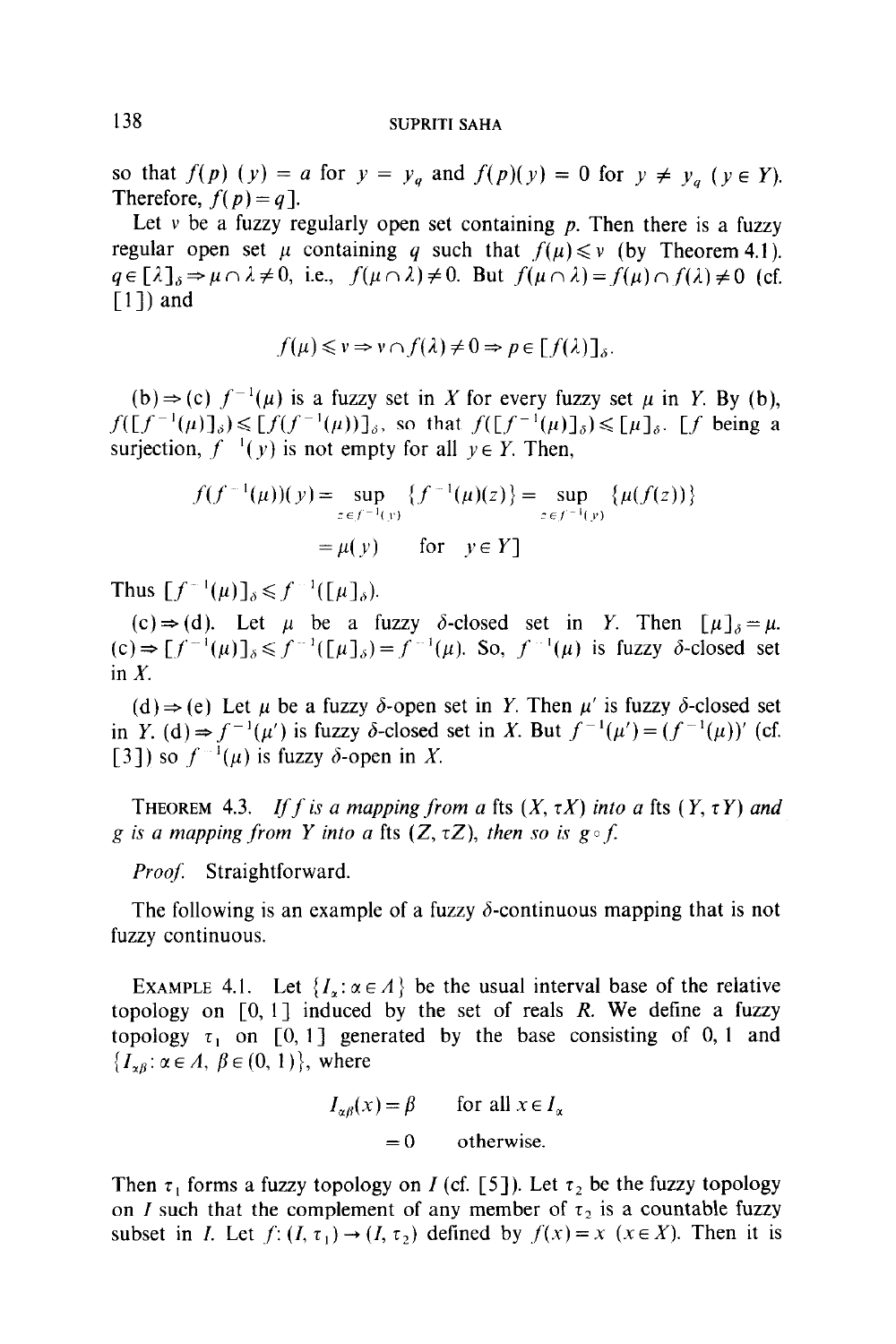easy to show that f is not continuous [e.g., let  $\mu$  be a fuzzy subset of I defined by

$$
\mu(x) = \begin{cases} 1 & \text{for } x \in (0, 1] \\ \beta & x = 0. \end{cases}
$$

Then  $\mu \in \tau_2$ . But  $f^{-1}(\mu) = \mu$  is not open in  $(I, \tau_1)$ . f is fuzzy  $\delta$ -continuous.

Let p be a fuzzy point in I. Then  $f(p) = p$  (it can be seen easily). Let  $\mu$ be an open set in  $(I, \tau_2)$  containing p. Let  $\gamma$  be the least non-null value that  $\mu$  assumes (then  $\gamma \in (0, 1]$ ) and F be the support of  $\mu$ . Choose  $\alpha_1 \in A$  in such a way that  $F \supset I_{x_1}$ . Consider the member  $I_{x_1}$  of  $\tau_1$ . Obviously  $p \in I_{x_1}$ ; and  $I_{\alpha_{1}} \leq \mu$ . Then  $Cl(I_{\alpha_{1}}) \leq Cl(\mu)$ . So, Int(Cl  $I_{\alpha_{1}}$ )  $\leq$  Int(Cl  $\mu$ ). But  $f(\lambda) = \lambda$ holds for all fuzzy subsets  $\lambda$  of I by definition of f. Hence, f (Int(Cl  $I_{x,y}$ ))  $\leq$ Int(Cl $\mu$ ).

The following is an example of a fuzzy continuous function which is not fuzzy  $\delta$ -continuous.

EXAMPLE 4.2. Let  $\mu_1, \mu_2$  be fuzzy subsets of I defined by

$$
\mu_1(x) = \begin{cases} 0, & 0 \le x \le \frac{1}{2} \\ 2x - 1, & \frac{1}{2} \le x \le 1; \end{cases}
$$

and  

$$
\mu_2(x) = \begin{cases} 1, & 0 \le x \le \frac{1}{4} \\ -4x + 2, & \frac{1}{4} \le x \le \frac{1}{2} \\ 0, & \frac{1}{2} \le x \le 1. \end{cases}
$$

Let  $\tau_1 = \{0, \mu'_1, 1\}$  and  $\tau_2 = \{0, \mu_1, \mu_2, \mu_1 \cup \mu_2, 1\}$  be two fuzzy topologies on I. Let  $f: (I, \tau_1) \rightarrow (I, \tau_2)$  defined by  $f(x) = x/2$  ( $x \in I$ ). Then it is easy to see that

$$
f^{-1}(0) = 0,
$$
  $f^{-1}(1) = 1,$   $f^{-1}(\mu_1) = 0,$   
 $f^{-1}(\mu_2) = \mu'_1,$   $f^{-1}(\mu_1 \cup \mu_2) = \mu'_1.$ 

Thus f is fuzzy continuous. Now in  $(I, \tau_1)$ ,  $\mu'_1$  is not a fuzzy regular open set and in  $(I, \tau_2)$ ,  $\mu_1$  and  $\mu_2$  are fuzzy regular open sets (cf. [1]). Therefore, for a fuzzy point p in I such that  $f(p) \in \mu_1$  or  $f(p) \in \mu_2$ , there does not exist any fuzzy regular open set  $\lambda$  (in  $(I, \tau_1)$ ) containing p such that  $f(\lambda) \leq \mu_1$  or  $f(\lambda) \leq \mu_2$ . Hence f is not  $\delta$ -continuous.

Remark. It follows from Examples 5.1 and 5.2 that fuzzy  $\delta$ -continuity and fuzzy continuity are independent concepts.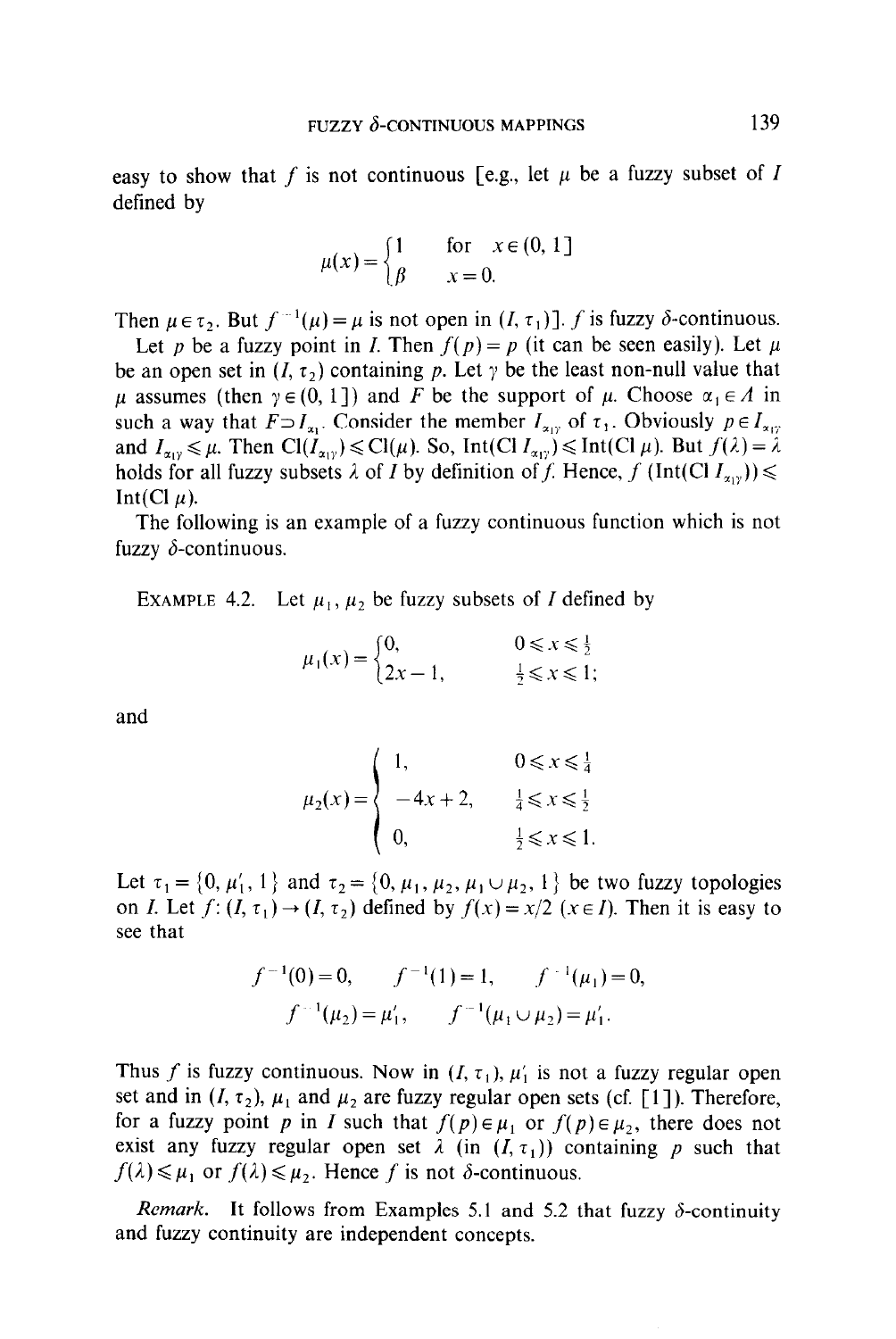**THEOREM 4.4.** Let  $X_1, X_2$  and  $Y_1, Y_2$  be fuzzy topological spaces such that  $Y_1$  is product related to  $Y_2$  and  $X_1$  is product related to  $X_2$ . Then the product  $f_1 \times f_2$ :  $X_1 \times X_2 \to Y_1 \times Y_2$  of fuzzy  $\delta$ -continuous mappings  $f_1: X_1 \to Y_1$  and  $f_2: X_2 \to Y_2$  is fuzzy  $\delta$ -continuous.

*Proof.* Let  $(p_1, p_2)$  be a fuzzy point in  $X_1 \times X_2$ . Let  $\lambda$  be a fuzzy open set in  $Y_1 \times Y_2$  containing  $(f_1(p_1), f_2(p_2))$ . Then  $\lambda$  is the union

$$
\bigcup_{\alpha \in \mathcal{A}, \beta \in \mathcal{B}} (\lambda_{\alpha} \times \lambda_{\beta}),
$$

where  $\mathscr A$  and  $\mathscr B$  are indexing sets and  $\lambda_a$ 's and  $\lambda_b$ 's are fuzzy open sets of  $Y_1$  and  $Y_2$ , respectively. To obtain the result we have to show that there exists a fuzzy open set  $\mu$  in  $X_1 \times X_2$  containing  $(p_1, p_2)$  such that,  $f_1 \times f_2(\text{Int}(\text{Cl }\mu)) \leq \text{Int}(\text{Cl }\lambda)$  i.e.,

$$
Int(Cl \mu) \leq (f_1 \times f_2)^{-1}(Int(Cl \lambda)) \qquad [cf. [3]. \tag{A}
$$

Now

$$
\text{Cl } \lambda = \text{Cl} \left( \bigcup (\lambda_x \times \lambda_\beta) \right)
$$
  
\n
$$
\geq \bigcup (\text{Cl}(\lambda_x \times \lambda_\beta)).
$$

so,

$$
\begin{aligned} \text{Int}(\text{Cl }\lambda) &\geq \text{Int}\left(\bigcup \text{Cl}(\lambda_{\alpha} \times \lambda_{\beta})\right) \\ &\geq \bigcup \left(\text{Int}(\text{Cl}(\lambda_{\alpha} \times \lambda_{\beta}))\right) \\ &= \bigcup \left(\text{Int } \text{Cl }\lambda_{\alpha} \times \text{Int } \text{Cl }\lambda_{\beta}\right). \end{aligned}
$$

Now

$$
(f_1 \times f_2)^{-1}(\text{Int Cl }\lambda)
$$
  
\n
$$
\geq (f_1 \times f_2)^{-1} \Big[ \bigcup (\text{Int Cl }\lambda_x \times \text{Int Cl }\lambda_\beta) \Big]
$$
  
\n
$$
= \bigcup \big[ (f_1 \times f_2)^{-1}(\text{Int Cl }\lambda_x \times \text{Int Cl }\lambda_\beta) \big]
$$
  
\n
$$
= \bigcup \big[ f_1^{-1}(\text{Int Cl }\lambda_x) \times f_2^{-1}(\text{Int Cl }\lambda_\beta) \big]
$$
  
\n
$$
\geq f_1^{-1}(\text{Int Cl }\lambda_x) \times f_2^{-1}(\text{Int Cl }\lambda_{\beta_1})
$$

[where  $\alpha_1 \in \mathcal{A}$  and  $\beta_1 \in \mathcal{B}$  are such that  $(f(p_1), f(p_2)) \in \lambda_{\alpha_1} \times \lambda_{\beta_1}$  (cf. [Theorem 3.1, 8])],

$$
\geq
$$
 Int Cl  $\mu_{\alpha_1} \times$  Int Cl  $\mu_{\beta_1} =$  Int Cl $(\mu_{\alpha_1} \times \mu_{\beta_1}).$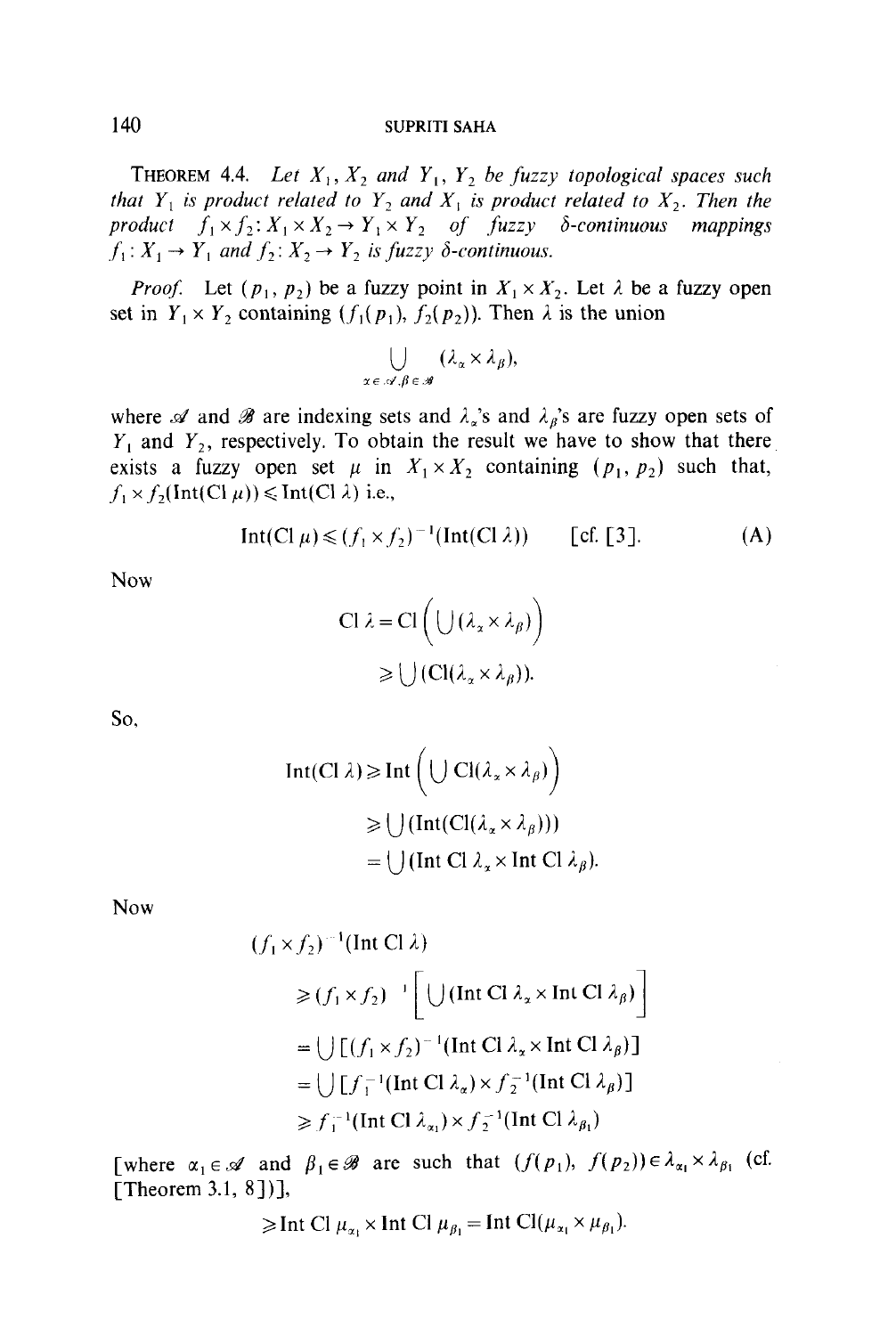[Since  $f_1$  and  $f_2$  are  $\delta$ -continuous mappings and  $\lambda_{\alpha_1}$  is fuzzy open set in  $Y_1$ containing  $f(p_1)$  and  $\lambda_{\beta_1}$  is fuzzy open set in  $Y_2$  containing  $f(p_2)$ , there exist fuzzy open sets  $\mu_{\alpha_1}$  (containing  $p_1$ ) in  $X_1$  and  $\mu_{\beta_1}$  (containing  $p_2$ ) in  $X_2$ satisfying

$$
\begin{aligned} \n\text{Int}(\text{Cl } \mu_{\alpha_1}) &\leq f_1^{-1}(\text{Int } \lambda_{\alpha_1}))\\ \n\text{Int}(\text{Cl } \mu_{\beta_1}) &\leq f_2^{-1}(\text{Int}(\text{Cl } \lambda_{\beta_1})). \n\end{aligned}
$$

Taking  $\mu_{\alpha_1} \times \mu_{\beta_1} = \mu$  we obtain (A).

THEOREM 4.5. Let  $X_1 \times X_2$  be the product space of two fuzzy topological spaces  $(X_1, \tau X_1)$  and  $(X_2, \tau X_2)$  and let  $(X, \tau X)$  be an fts. If  $f: X \to X_1 \times X_2$  is fuzzy  $\delta$ -continuous, then  $p_i \circ f$  (i = 1.2) is also fuzzy  $\delta$ -continuous, where  $p_i: X_1 \times X_2 \to X_i$  (i = 1.2) is the projection of  $X_1 \times X_2$  onto  $X_i$ .

*Proof.* Let p be a fuzzy point in X and  $\lambda$  be an open set in X<sub>i</sub> containing  $(p_i \circ f)(p)$  (i.e.,  $p_i (f(p))$  (cf. [2]). Since  $p_i$  is fuzzy continuous,  $p_i^{-1}(\lambda)$ is fuzzy open in  $X_1 \times X_2$  and certainly  $f(p) \in p_i^{-1}(\lambda)$ . Since f is fuzzy  $\delta$ -continuous, there is a fuzzy open set  $\mu$  in X containing p such that

$$
f(\text{Int}(\text{Cl }\mu)) \leq \text{Int}(\text{Cl }\,p_i^{-1}(\lambda)),
$$

 $p_i$ , being fuzzy continuous for any fuzzy set v of  $X_i$ , we have

cl $(p_i^{-1}(v)) \leq p_i^{-1}(C|v)$  and Int  $p_i^{-1}(v) \geq p_i^{-1}(Int v)$ .

So,  $f(\text{Int}(Cl \mu) \leq \text{Int}(p_i^{-1}(Cl \lambda))$ . So,

$$
p_i[f(\text{Int}(\text{Cl }\mu))] \leq p_i(\text{Int}(p_i^{-1}(\text{Cl }\lambda)))
$$
  
=  $p_i(p_i^{-1}(\text{Int }\text{Cl }\lambda))$   
 $\leq \text{Int}(\text{Cl }\lambda)$ 

( $p_i$  being an open map Int  $p_i^{-1}(\lambda) = p_i^{-1}$ (Int  $\lambda$ ) holds for any fuzzy set  $\lambda$  of  $X_i$ , for detail, see Theorem 7.11 [1]).

So,  $p_i \circ f(\text{Int}(Cl \mu)) \leq \text{Int}(Cl \lambda)$ .

DEFINITION 7.1( $[1]$ ). A mapping f from a fuzzy topological space  $(X, \tau X)$  into a fuzzy topological space  $(Y, \tau Y)$  is called a fuzzy almost continuous mapping if  $f^{-1}(\mu) \in \tau X$  for each fuzzy regular open set  $\mu$  of Y.

It follows from definitions that, fuzzy  $\delta$ -continuity  $\Rightarrow$  fuzzy almost continuity. Example 4.2 shows that the converse is not true in general.

THEOREM 4.6. For a function from a fts  $X$  into a fts  $Y$ , the following are true: